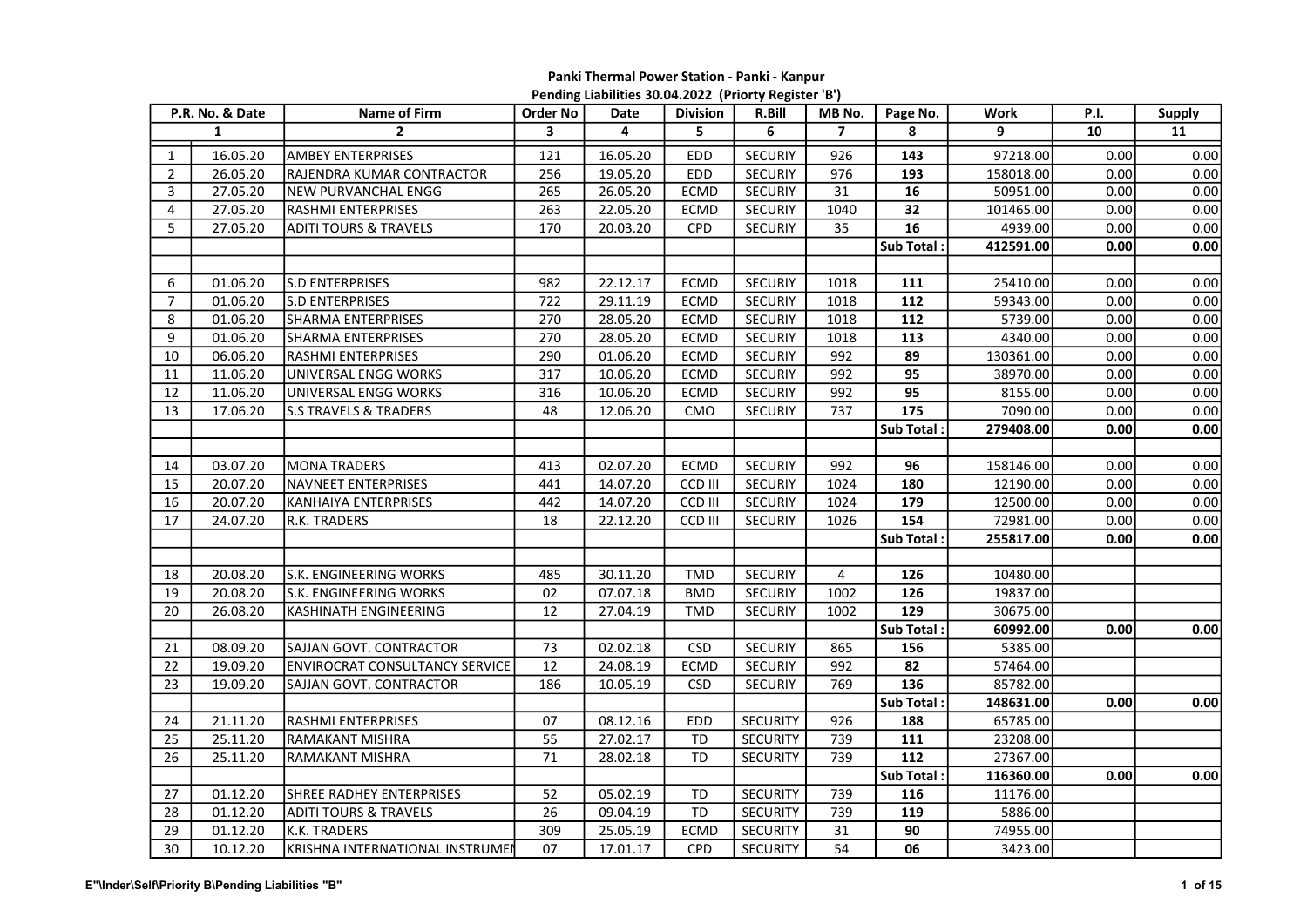| P.R. No. & Date |          | Name of Firm                        | <b>Order No</b> | Date     | <b>Division</b> | R.Bill          | MB No.         | Page No.         | Work      | <b>P.I.</b> | <b>Supply</b> |
|-----------------|----------|-------------------------------------|-----------------|----------|-----------------|-----------------|----------------|------------------|-----------|-------------|---------------|
| $\mathbf{1}$    |          | $\overline{2}$                      | 3               | 4        | 5               | 6               | $\overline{7}$ | 8                | 9         | 10          | 11            |
| 31              | 16.12.20 | <b>AGRAWAL &amp; ASSOCIATES</b>     | 199             | 18.12.13 | CHD             | <b>SECURITY</b> | 892            | 82               | 4.00      |             |               |
|                 |          |                                     |                 |          |                 |                 |                | Sub Total:       | 95444.00  | 0.00        | 0.00          |
|                 |          |                                     |                 |          |                 |                 |                |                  |           |             |               |
| 32              | 02.01.21 | R.K. TRADERS                        | 26              | 22.02.18 | ECMD            | <b>SECURITY</b> | 31             | 76               | 52763.00  |             |               |
| 33              | 02.01.21 | <b>BAJRANG TRADING CORPORATION</b>  | 21              | 27.12.17 | ECMD            | <b>SECURITY</b> | 968            | 11               | 95525.00  |             |               |
| 34              | 02.01.21 | <b>BAJRANG TRADING CORPORATION</b>  | 69              | 31.03.14 | ECMD-I          | <b>SECURITY</b> | 31             |                  | 86442.00  |             |               |
| 35              | 02.01.21 | <b>BAJRANG TRADING CORPORATION</b>  | $\overline{20}$ | 27.12.17 | <b>ECMD</b>     | <b>SECURITY</b> | 968            | $12$             | 48738.00  |             |               |
| 36              | 18.01.21 | <b>AMBEY ENTERPRISES</b>            | 477             | 13.01.21 | EDD             | <b>SECURITY</b> | 74             | 5                | 120697.00 |             |               |
|                 |          |                                     |                 |          |                 |                 |                | Sub Total:       | 404165.00 |             |               |
|                 |          |                                     |                 |          |                 |                 |                |                  |           |             |               |
| 37              | 18.02.21 | NARAYAN INDUSTRIAL WORKS            | 07              | 15.03.19 | EDD             | <b>SECURITY</b> | 74             | 9                | 55631.00  |             |               |
| 38              | 24.02.21 | <b>AMBEY ENTERPRISES</b>            | 07              | 12.02.20 | EDD             | <b>SECURITY</b> | 74             | 16               | 94162.00  |             |               |
|                 |          |                                     |                 |          |                 |                 |                | Sub Total:       | 149793.00 |             |               |
|                 |          |                                     |                 |          |                 |                 |                |                  |           |             |               |
| 1               | 13.07.21 | <b>SHAKTI CONSTRUCTION</b>          | 427             | 28.06.21 | CCD-III         | <b>SECURITY</b> | 14             | 16               | 192489.00 |             |               |
| $\mathbf 2$     | 13.07.21 | SHAKTI CONSTRUCTION                 | 426             | 28.06.21 | CCD-III         | <b>SECURITY</b> | 12             | 102              | 208752.00 |             |               |
| 3               | 13.07.21 | <b>SHAKTI CONSTRUCTION</b>          | 348             | 22.05.21 | CCD-III         | <b>SECURITY</b> | 12             | 97               | 281068.00 |             |               |
| 4               | 13.07.21 | SHAKTI CONSTRUCTION                 | 347             | 22.05.21 | CCD-III         | <b>SECURITY</b> | 31             | 122              | 266200.00 |             |               |
| 5               | 17.07.21 | SYNCHRONICS ELECTRONICS PVT. LTD    | 133             | 02.07.21 | E&MCD-VII       | <b>SECURITY</b> | 54             | 26               | 4068.00   |             |               |
|                 |          |                                     |                 |          |                 |                 |                | Sub Total:       | 952577.00 |             |               |
|                 |          |                                     |                 |          |                 |                 |                |                  |           |             |               |
| 6               | 03.08.21 | NARAYAN INDUSTRIAL WORKS            | 04              | 11.07.19 | <b>EDD</b>      | <b>SECURITY</b> | 66             | 46               | 33381.00  |             |               |
| $\overline{7}$  | 03.08.21 | RASHMI ENTERPRISES                  | 07              | 03.12.18 | EDD             | <b>SECURITY</b> | 66             | 48               | 28764.00  |             |               |
| 8               | 03.08.21 | PUNJAB ELECTRIC COMPANY             | 01              | 20.05.19 | <b>EDD</b>      | <b>SECURITY</b> | 66             | 47               | 35053.00  |             |               |
|                 |          |                                     |                 |          |                 |                 |                | Sub Total:       | 97198.00  |             |               |
|                 |          |                                     |                 |          |                 |                 |                |                  |           |             |               |
| 9               | 19.09.21 | RASHMI ENTERPRISES                  | 24              | 21.02.19 | EDD             | <b>SECURITY</b> | 19             | 13               | 106865.00 |             |               |
|                 |          |                                     |                 |          |                 |                 |                | <b>Sub Total</b> | 106865.00 |             |               |
|                 |          |                                     |                 |          |                 |                 |                |                  |           |             |               |
| 10              | 01.01.22 | KRISHNA ENGINEERING WORKS           | 13              | 13.01.17 | <b>TD</b>       | <b>SECURITY</b> | 02             | 26               | 290666.00 |             |               |
| 11              | 01.01.22 | SHARMA ENTERPRISES                  | 59              | 29.07.16 | <b>ECMD</b>     | <b>SECURITY</b> | 968            | 38               | 97540.00  |             |               |
| 12              | 01.01.22 | <b>SHARMA ENTERPRISES</b>           | 07              | 28.08.18 | <b>ECMD</b>     | <b>SECURITY</b> | 968            | 37               | 122880.00 |             |               |
|                 |          |                                     |                 |          |                 |                 |                | Sub Total:       | 511086.00 |             |               |
|                 |          |                                     |                 |          |                 |                 |                |                  |           |             |               |
| 13              | 01.02.22 | <b>VIJAY KUMAR GUPTA CONTRACTOR</b> | 05              | 28.08.15 | ECMD-II         | SECURITY        | 1034           | 190              | 48333.00  |             |               |
| 14              | 01.02.22 | <b>SHARMA ENTERPRISES</b>           | 09              | 23.08.17 | <b>ECMD</b>     | <b>SECURITY</b> | 1034           | 191              | 44379.00  |             |               |
|                 |          |                                     |                 |          |                 |                 |                | Sub Total:       | 92712.00  |             |               |
|                 |          |                                     |                 |          |                 |                 |                |                  |           |             |               |
| 15              | 03.03.22 | S.K. ENGINEERING WORKS              | 04              | 11.07.19 | ECMD            | SECURITY        | 1004           | 160              | 24769.00  |             |               |
| 16              | 03.03.22 | S.K. ENGINEERING WORKS              | 05              | 11.07.19 | <b>ECMD</b>     | <b>SECURITY</b> | 1004           | 159              | 109217.00 |             |               |
|                 |          |                                     |                 |          |                 |                 |                | Sub Total:       | 133986.00 |             |               |